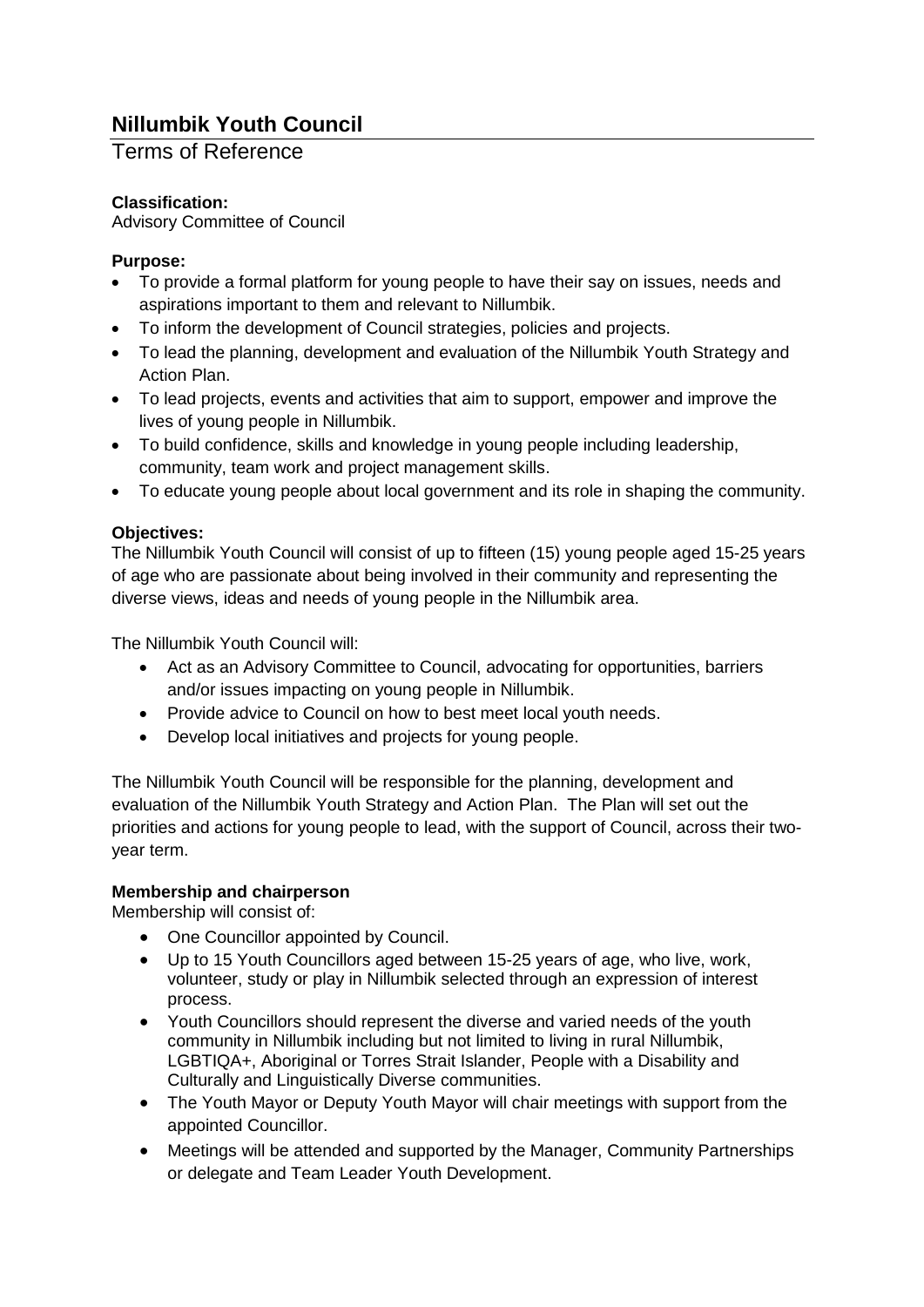# **Co-opted members**

- The Youth Council may invite suitable people to join in an advisory capacity, for a specified purpose and for a specified period of time.
- Where appropriate, working groups and sub-committees may be established to provide an opportunity for members to work collaboratively on specific projects, issues or areas. Membership of the working groups will be open to members and non-members. A working group or sub-committee member will be nominated to provide feedback at meetings.

#### **Term of appointment**

- Youth Councillors will be appointed for a two year term, however all Youth Councillors reserve the right to reconsider their role on Youth Council each financial year according to work, study or personal commitments.
- Should a member wish to resign prior to their term of appointment finishing, written notification (via email and/or mail) must be given to the Council Officer of their intent
- Where a member resigns before the end of their term a replacement committee member may be appointed by a Council Officer.
- The Youth Mayor will be elected by a majority of the Youth Council and will stand for a period not exceeding one (1) year. The Youth Mayor is responsible for chairing the Advisory Meetings of Youth Council with support of the appointed Councillor.
- The Deputy Youth Mayor will be elected by a majority of the Youth Council and will stand for a period not exceeding one (1) year. The Deputy Youth Mayor will chair the meetings when the Youth Mayor is unavailable.
- Should a member wish to resign prior to their term of appointment finishing, written notification must be sent to the Council officer with 14 days' notice.
- A member's term of appointment may cease if they fail to attend regular meetings without notice or fail to meet their obligations as a Youth Council member.

#### **Payment**

Youth Councillors will be reimbursed for their time and out of pocket expenses through a payment of \$500 per year, paid in four instalments of \$125 per quarter and only when 80% attendance is met throughout the year.

#### **Member responsibilities**

In order to fulfil the Committee's objectives, members are expected to:

- Using a collaborative approach, develop and prioritise the strategic goals and objectives for young people in Nillumbik.
- Actively participate in meetings, activities, events and professional development opportunities as required.
- Lead the planning and development of the two year Youth Strategy and Action Plan.
- Lead and support the implementation of actions as identified within the Action Plan.
- Advocate for the diverse range of needs of young people in their local communities.
- Provide advice on matters presented to the Youth Council.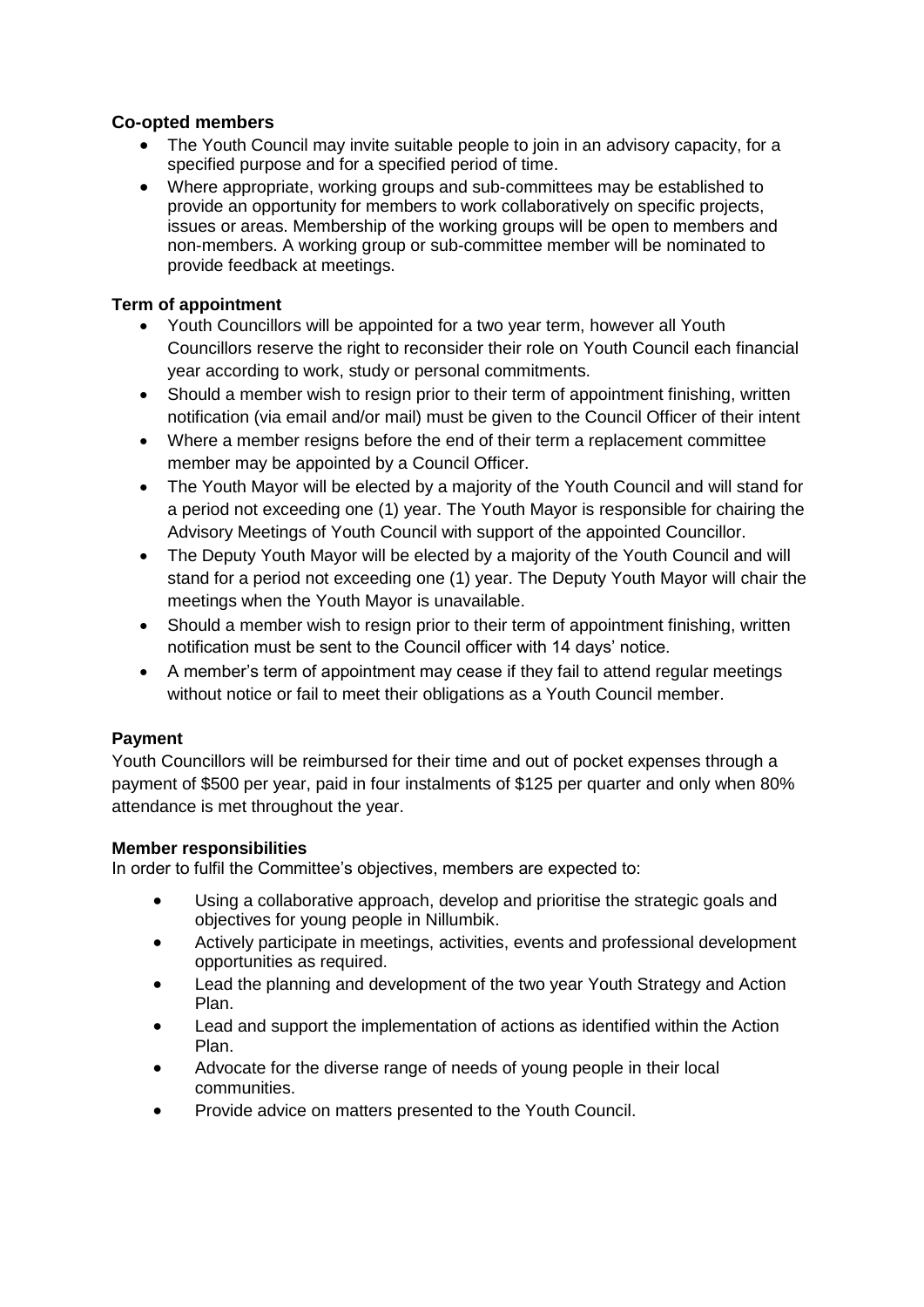#### **Member requirements**

- Youth Council members over the age of 18 will be required to provide a valid Working with Children's Check.
- Youth Council members are recognised as volunteers of Council and will be required to undertake induction as a volunteer of Nillumbik Shire Council. As volunteers of Council, all members will be expected to operate in accordance with all volunteer requirements.
- Actively engage with other young people in Nillumbik to inform decisionmaking with a particular focus on engaging with those who are too young to have representation on the committee.

#### **Quorum**

Decisions can only take place with a quorum defined as the majority of the total number of advisory committee members.

#### **Meeting frequency**

- Formal Youth Advisory Committee Meetings for the Youth Council will be held bimonthly in Council Chambers on a Monday between 4pm – 6pm.
- On commencement of the two year term, the Youth Council members will be required to attend all induction and training meetings as scheduled by the Youth Development Team.
- The Youth Council members will meet informally on a fortnightly basis to support the planning, development, implementation and evaluation of Council's Youth Strategy and Action Plan.
- Additional hours involving evening, weekends and school holidays may be required at various stages.
- Youth Council may at times attend and present at Ordinary and Future Nillumbik Council Meetings.

#### **Management of the group**

The Team Leader of Youth Development or representative will be responsible for:

- Convening the Youth Council meetings, organising a meeting venue and providing refreshments.
- Attend and facilitate all meetings.
- Prepare and distribute the agenda and meeting minutes.
- Support the Youth Council to complete their set tasks.
- Support the Youth Mayor and Deputy Youth Mayor to meet the requirements of their position.

# **Reporting procedure**

- The Committee is an Advisory Group that is established by Council, as defined in section 3 of the *Local Government Act 1989*, and provides advice to Council's special committee or Council officers with decision making authority.
- Minutes of the meetings are presented to Council for information at the next scheduled Council Meeting.
- Where formal advice provided by the Committee cannot be acted on with the delegated power of Council officers, it must be referred to Council for formal resolution before being acted on.